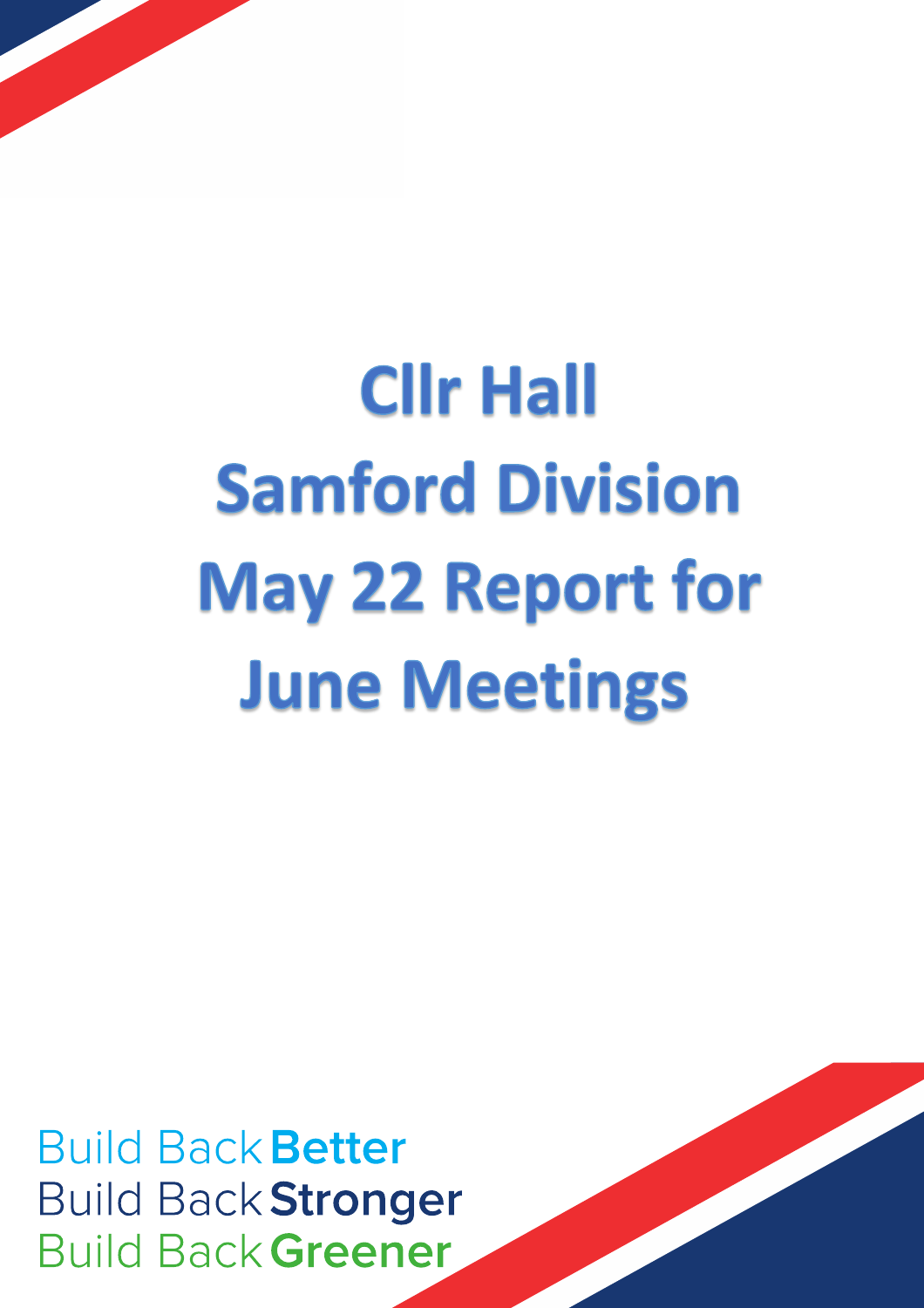## **Council on course to plant 200,000 trees**

Additionally, on May  $11<sup>th</sup>$  it was announced that Suffolk County Council had planted 198,547 trees across Suffolk in just the last two years (at an average of 272 per day).

Much of this was possible thanks to £400,000 of the council's own Suffolk 2020 Fund, to protect and encourage biodiversity in the county.

In one year, 198,547 average adult trees could absorb the equivalent CO2 emitted by:

- 8,845,898 miles travelled in a typical petrol car
- 903 typical household gas boilers running for a year
- 199 Suffolk residents each year.

The planting includes 12 miles of new mixed native species hedgerows across 15 county farm holdings, delivering new wildlife habitat, ecological corridors and enhanced landscapes.

The council worked with many partners to make the tree planting a success, including The Woodland Trust, Suffolk Tree Warden Network, county farm tenants, landowners, local authorities and communities, and contractor Giles Landscapes.

All the trees have been registered as part of the Queen's Green Canopy to mark the Queen's Platinum Jubilee and contribute to the continuing Suffolk-wide ambition of Creating the Greenest County.

#### **Suffolk celebrates as 185 Platinum Jubilee events approved**

Communities across Suffolk are preparing to celebrate Her Majesty, The Queen's Platinum Jubilee, as Suffolk County Council, as of May  $12^{\text{th}}$ , approved applications for 185 events.

Thousands of residents across the county will come together with neighbours and attend celebration events between Thursday 2 and Sunday 5 June, to mark Her Majesty, The Queen's 70 years of service.

Originally, fees were waived for events taking place on Sunday 5 June only - which is being referred to nationally as the 'Big Jubilee Lunch', however due to the unprecedented demand for events taking place across the rest of the weekend, Suffolk County Council also waived fees for events taking place on Thursday 2, Friday 3 and Saturday 4 June.

The waived fees are associated with costs related to road closure applications and traffic management, such as signs and barriers.

The approved celebrations are made up of smaller street party style events in roads and cul-de-sacs; held by residents and community groups, and bigger events organised by town, parish, borough and district councils.

#### **Suffolk's schools step up for Walk to School week**

For this year's Walk to School Week (16-20 May), Suffolk County Council is supporting schools to take part in its Keep Moving Suffolk Walking Challenge.

Following the success of last year's challenge, almost 100 primary schools across Suffolk have signed up to receive a pack of free resources from the council, which aims to encourage 25,000 children, parents and staff to get active by walking to school.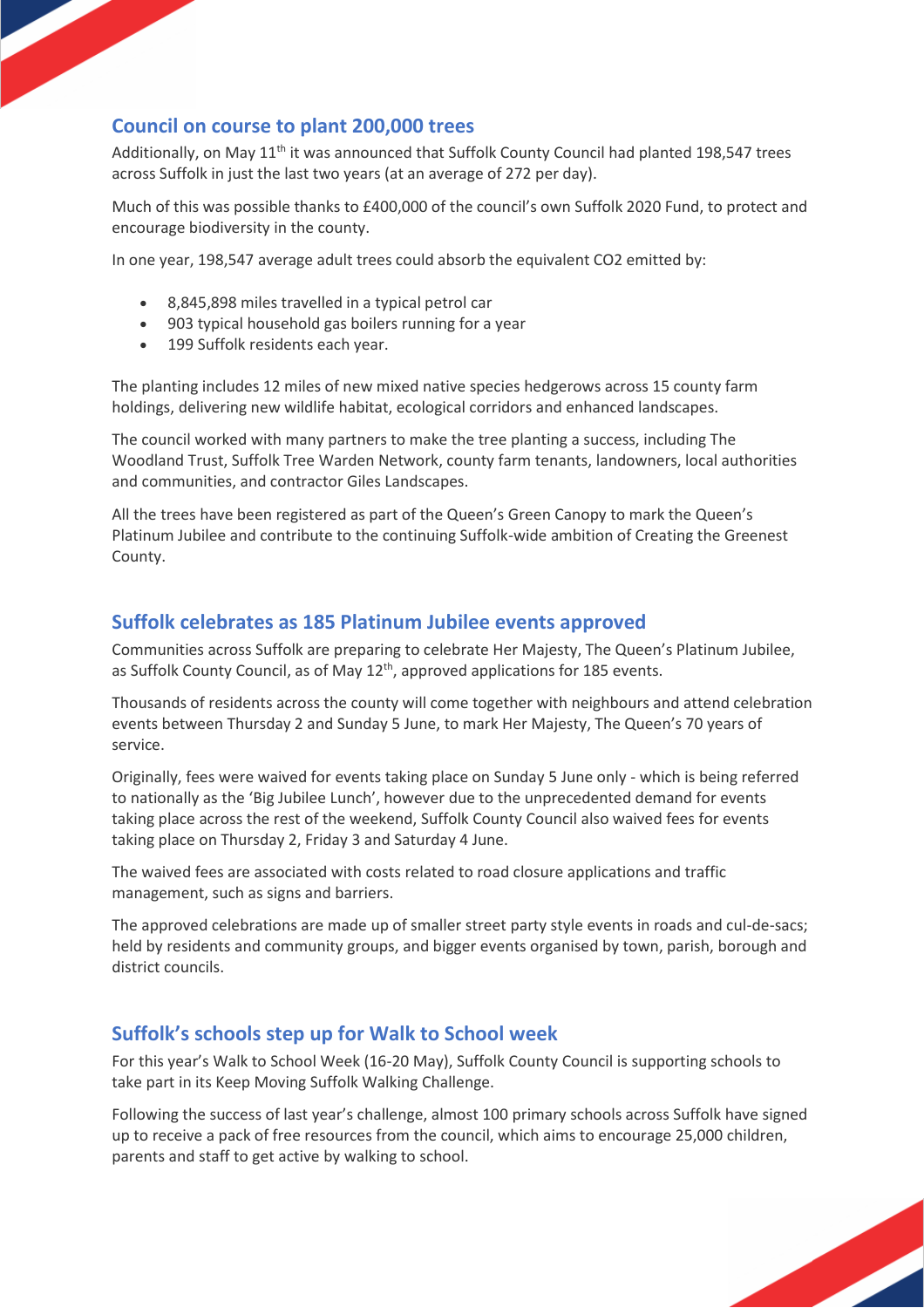The resources include a poster and daily reward stickers for each class, as well as an activity log for children to complete on their journeys to and from school, giving them fun daily activities to do and a printable certificate to recognise the achievements of children who walk to school during the week.

# **14th annual Suffolk Walking Festival kicks off at Clare Castle Country Park**

Over 60 people celebrated the launch of the 14th annual Suffolk Walking Festival at Clare Castle Country Park on Saturday 14 May.

All in attendance were greeted by the Clare Town Crier on the warm and sunny morning which marked the start of one of the longest running walking festivals in the UK. Organisers then welcomed guest speaker Derek Blake, Chair of Clare Walkers who got the festivities underway by welcoming attendees on the first of many walks planned for this year's festival.

The two launch walks were:

- Clare and the Upper Stour Valley (5 miles): This walk combined views of Clare's unique built heritage (medieval castle ruins, Victorian railway buildings, country park and Priory), with the beautiful scenery of the Upper Stour Valley, the common and medieval Erbury
- Exploring Clare Castle Country Park (2 miles): This walk explored all sections of Clare Castle Country Park, the different green space habitats and heritage: medieval castle ruins, railway heritage, the new cut of the River Stour and railway walk.

The Suffolk Walking Festival is back for 2022, after it was cancelled in 2020 and took place virtually in 2021 due to the pandemic. The 16-day programme boasts over 70 walks, covering 400 miles. Whether you enjoy exploring outstanding landscapes, seascapes, and rivers, watching wildlife and seasonal spectacles, or learning more about Suffolk's local history. There is a walk for all. Some of the highlights of this year's festival include

- A gentle stroll along the River Lark into water meadows and a nature reserve,
- A chance to discover the history of the wool trade and the history of Lavenham on the "Woads, Weavers and Wizards" Walk,
- The opportunity to get crafty in the woods with the Family Wildcrafts Walk at Brandon Country Park, and
- The promise of a hill in Suffolk, on the "Valley Ramble, dipping a toe into Essex" walk.
- There are also 3 longer walks, to give yourself a challenge, all starting from the Abbey Gardens, exploring landscapes North, South and East of Bury St Edmunds.

## **Suffolk residents encouraged to use their Quiet Lanes**

People in Suffolk are being encouraged to explore more of the beautiful countryside on their doorstep through the growing Quiet Lanes initiative.

Quiet Lanes is a nationally recognised designation for narrow, rural roads which can be shared with walkers, horse riders, cyclists and other road users.

The scheme aims to encourage everyone using the lanes to travel with caution, so everyone can enjoy the rural lanes with greater safety.

Launched in 2020 it is a county-wide project overseen by a volunteer steering group supported by Suffolk County Council's 2020 Fund, the East Suffolk Community Partnerships and the East Suffolk Greenprint Forum.